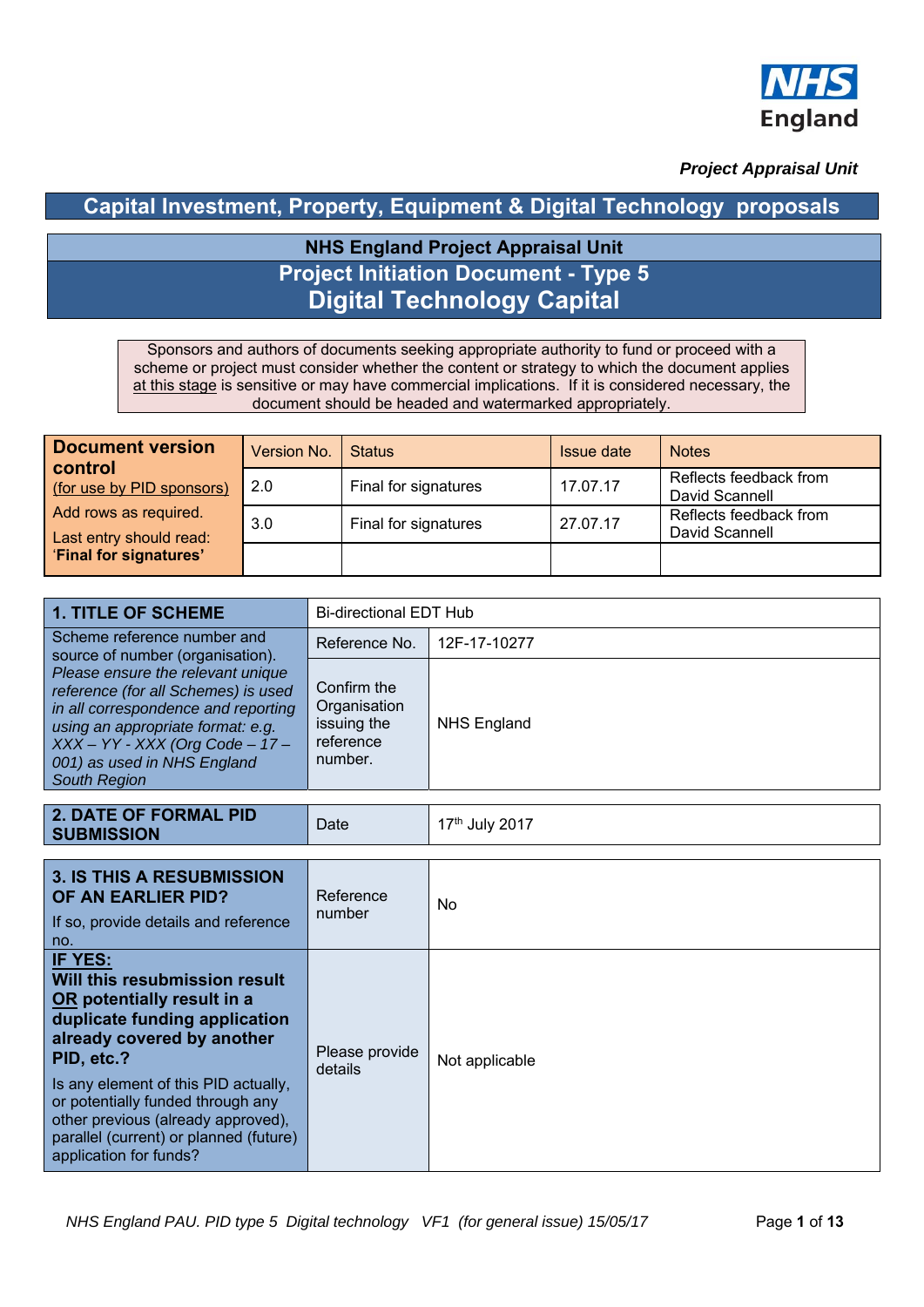| <b>4. NHS ENGLAND FUNDING</b><br><b>STREAM</b>                                                                                                                                                                                                                                                                                                                                                                                                                                                                                                                                                      | If applicable,<br>funding<br>initiative name                    | <b>Bi-directional Hub</b>                                                                                                                                                                                                                                                                                                                                                                                                                                                                                                                                                                                                                                                                                                                                                                                                                                                                                                                                                                                                                                                                                                                                                                                                                                                                                                                                                                                                                           |  |  |
|-----------------------------------------------------------------------------------------------------------------------------------------------------------------------------------------------------------------------------------------------------------------------------------------------------------------------------------------------------------------------------------------------------------------------------------------------------------------------------------------------------------------------------------------------------------------------------------------------------|-----------------------------------------------------------------|-----------------------------------------------------------------------------------------------------------------------------------------------------------------------------------------------------------------------------------------------------------------------------------------------------------------------------------------------------------------------------------------------------------------------------------------------------------------------------------------------------------------------------------------------------------------------------------------------------------------------------------------------------------------------------------------------------------------------------------------------------------------------------------------------------------------------------------------------------------------------------------------------------------------------------------------------------------------------------------------------------------------------------------------------------------------------------------------------------------------------------------------------------------------------------------------------------------------------------------------------------------------------------------------------------------------------------------------------------------------------------------------------------------------------------------------------------|--|--|
| Please confirm the NHS England<br>capital funding stream relevant to                                                                                                                                                                                                                                                                                                                                                                                                                                                                                                                                | Scheme<br>reference No.                                         | 12F-17-10277                                                                                                                                                                                                                                                                                                                                                                                                                                                                                                                                                                                                                                                                                                                                                                                                                                                                                                                                                                                                                                                                                                                                                                                                                                                                                                                                                                                                                                        |  |  |
| this investment e.g. BAU, etc.<br>(Use standard NHS finance codes)                                                                                                                                                                                                                                                                                                                                                                                                                                                                                                                                  | Funding<br>stream                                               | <b>ETTF</b>                                                                                                                                                                                                                                                                                                                                                                                                                                                                                                                                                                                                                                                                                                                                                                                                                                                                                                                                                                                                                                                                                                                                                                                                                                                                                                                                                                                                                                         |  |  |
| Where capital funding is from a<br>special initiative e.g. ETTF, please<br>use the first two rows opposite to                                                                                                                                                                                                                                                                                                                                                                                                                                                                                       | <b>Cost Centre</b>                                              |                                                                                                                                                                                                                                                                                                                                                                                                                                                                                                                                                                                                                                                                                                                                                                                                                                                                                                                                                                                                                                                                                                                                                                                                                                                                                                                                                                                                                                                     |  |  |
| denote initiative name and scheme<br>reference number                                                                                                                                                                                                                                                                                                                                                                                                                                                                                                                                               | Subjective<br>Code                                              |                                                                                                                                                                                                                                                                                                                                                                                                                                                                                                                                                                                                                                                                                                                                                                                                                                                                                                                                                                                                                                                                                                                                                                                                                                                                                                                                                                                                                                                     |  |  |
| <b>5. NHS ENGLAND</b><br><b>REGION/LOCAL DIRECTOR</b>                                                                                                                                                                                                                                                                                                                                                                                                                                                                                                                                               | Region                                                          | North                                                                                                                                                                                                                                                                                                                                                                                                                                                                                                                                                                                                                                                                                                                                                                                                                                                                                                                                                                                                                                                                                                                                                                                                                                                                                                                                                                                                                                               |  |  |
| OF COMMISSIONING<br><b>OPERATIONS (DCO) OFFICE</b>                                                                                                                                                                                                                                                                                                                                                                                                                                                                                                                                                  | <b>DCO</b>                                                      | Cheshire & Merseyside                                                                                                                                                                                                                                                                                                                                                                                                                                                                                                                                                                                                                                                                                                                                                                                                                                                                                                                                                                                                                                                                                                                                                                                                                                                                                                                                                                                                                               |  |  |
|                                                                                                                                                                                                                                                                                                                                                                                                                                                                                                                                                                                                     | Organisation<br>Name                                            | <b>NHS Wirral CCG</b>                                                                                                                                                                                                                                                                                                                                                                                                                                                                                                                                                                                                                                                                                                                                                                                                                                                                                                                                                                                                                                                                                                                                                                                                                                                                                                                                                                                                                               |  |  |
|                                                                                                                                                                                                                                                                                                                                                                                                                                                                                                                                                                                                     |                                                                 | <b>Old Market House</b>                                                                                                                                                                                                                                                                                                                                                                                                                                                                                                                                                                                                                                                                                                                                                                                                                                                                                                                                                                                                                                                                                                                                                                                                                                                                                                                                                                                                                             |  |  |
| <b>6. SPONSORING</b>                                                                                                                                                                                                                                                                                                                                                                                                                                                                                                                                                                                |                                                                 | <b>Hamilton Street</b>                                                                                                                                                                                                                                                                                                                                                                                                                                                                                                                                                                                                                                                                                                                                                                                                                                                                                                                                                                                                                                                                                                                                                                                                                                                                                                                                                                                                                              |  |  |
| <b>ORGANISATION MAKING</b><br><b>THE APPLICATION</b>                                                                                                                                                                                                                                                                                                                                                                                                                                                                                                                                                | Registered                                                      | <b>Birkenhead</b>                                                                                                                                                                                                                                                                                                                                                                                                                                                                                                                                                                                                                                                                                                                                                                                                                                                                                                                                                                                                                                                                                                                                                                                                                                                                                                                                                                                                                                   |  |  |
|                                                                                                                                                                                                                                                                                                                                                                                                                                                                                                                                                                                                     | <b>Address</b>                                                  | Wirral                                                                                                                                                                                                                                                                                                                                                                                                                                                                                                                                                                                                                                                                                                                                                                                                                                                                                                                                                                                                                                                                                                                                                                                                                                                                                                                                                                                                                                              |  |  |
|                                                                                                                                                                                                                                                                                                                                                                                                                                                                                                                                                                                                     |                                                                 | <b>CH41 5AL</b>                                                                                                                                                                                                                                                                                                                                                                                                                                                                                                                                                                                                                                                                                                                                                                                                                                                                                                                                                                                                                                                                                                                                                                                                                                                                                                                                                                                                                                     |  |  |
|                                                                                                                                                                                                                                                                                                                                                                                                                                                                                                                                                                                                     |                                                                 |                                                                                                                                                                                                                                                                                                                                                                                                                                                                                                                                                                                                                                                                                                                                                                                                                                                                                                                                                                                                                                                                                                                                                                                                                                                                                                                                                                                                                                                     |  |  |
|                                                                                                                                                                                                                                                                                                                                                                                                                                                                                                                                                                                                     | <b>Title</b>                                                    | Assistant Director of Primary Care & Partnerships                                                                                                                                                                                                                                                                                                                                                                                                                                                                                                                                                                                                                                                                                                                                                                                                                                                                                                                                                                                                                                                                                                                                                                                                                                                                                                                                                                                                   |  |  |
| 7. LEAD CONTACT                                                                                                                                                                                                                                                                                                                                                                                                                                                                                                                                                                                     | Name                                                            | <b>lain Stewart</b>                                                                                                                                                                                                                                                                                                                                                                                                                                                                                                                                                                                                                                                                                                                                                                                                                                                                                                                                                                                                                                                                                                                                                                                                                                                                                                                                                                                                                                 |  |  |
| Please include a named lead<br>contact for this application from the                                                                                                                                                                                                                                                                                                                                                                                                                                                                                                                                | Organisation                                                    | <b>NHS Wirral CCG</b>                                                                                                                                                                                                                                                                                                                                                                                                                                                                                                                                                                                                                                                                                                                                                                                                                                                                                                                                                                                                                                                                                                                                                                                                                                                                                                                                                                                                                               |  |  |
| organisation who can answer any                                                                                                                                                                                                                                                                                                                                                                                                                                                                                                                                                                     | Office tel.                                                     | 0151 651 0011<br>07887 503 262                                                                                                                                                                                                                                                                                                                                                                                                                                                                                                                                                                                                                                                                                                                                                                                                                                                                                                                                                                                                                                                                                                                                                                                                                                                                                                                                                                                                                      |  |  |
| queries relating to this PID                                                                                                                                                                                                                                                                                                                                                                                                                                                                                                                                                                        | Mobile tel.                                                     | iainstewart@nhs.net                                                                                                                                                                                                                                                                                                                                                                                                                                                                                                                                                                                                                                                                                                                                                                                                                                                                                                                                                                                                                                                                                                                                                                                                                                                                                                                                                                                                                                 |  |  |
|                                                                                                                                                                                                                                                                                                                                                                                                                                                                                                                                                                                                     | e-mail                                                          |                                                                                                                                                                                                                                                                                                                                                                                                                                                                                                                                                                                                                                                                                                                                                                                                                                                                                                                                                                                                                                                                                                                                                                                                                                                                                                                                                                                                                                                     |  |  |
| <b>8. DIGITAL TECHNOLOGY</b><br><b>SCHEME DESCRIPTION</b><br>Please specify what equipment is<br>being purchased and for what<br>$site(s)$ .<br>Include a description of the<br>scheme, which should include, but<br>need not be limited to:<br>scope and content<br>objectives and benefits - these<br>$\bullet$<br>may be financial and/or non-<br>financial<br>location and distribution (where<br>$\bullet$<br>appropriate)<br>wider stakeholders and their<br>$\bullet$<br>interest e.g. potential users of<br>the technology<br>indicative scheme value for<br>$\bullet$<br>approval purposes | Please include description of:<br>settings<br><b>GP Service</b> | (a) Pan Wirral, covering all GP practices, Community and Acute Healthcare<br>(b) Referral documents, requests, repeat requests, clarifications can be sent<br>using the existing EDT hub. Presently the hub is a uni-directional system<br>where by practices receive discharge summaries, letters from various<br>services but mainly A&E, outpatients and inpatients, and Out of Hours<br>(c) The main objective is to make Primary Care 'Paper Light' and where<br>possible within a practice administrative section 'Paperless'. With the<br>removal of fax machines across primary are a safer more robust method<br>of transmitting documents is required that also integrates with the soon<br>to be single clinical system across the Wirral for primary care EMIS<br>Web. Some benefits include automated population of referral templates,<br>required demographics or patient care record information being placed<br>on the referral form and near real-time referral in to a service. Reduction<br>of staff time within the practice working on referrals which will be spent<br>on other tasks such as streamlining patient flow through the practice,<br>digitising patient notes, reviewing practice performance data to provide<br>additional benefits to the health economy.<br>(d) In order for this solution to be fully maximised the following organisations<br>would need to be on-boarded for Go Live; Wirral Community NHS |  |  |
|                                                                                                                                                                                                                                                                                                                                                                                                                                                                                                                                                                                                     |                                                                 | Foundation Trust and Wirral University Teaching Hospital. For future<br>enhancements EDT Hub can be joined together; therefore if The                                                                                                                                                                                                                                                                                                                                                                                                                                                                                                                                                                                                                                                                                                                                                                                                                                                                                                                                                                                                                                                                                                                                                                                                                                                                                                               |  |  |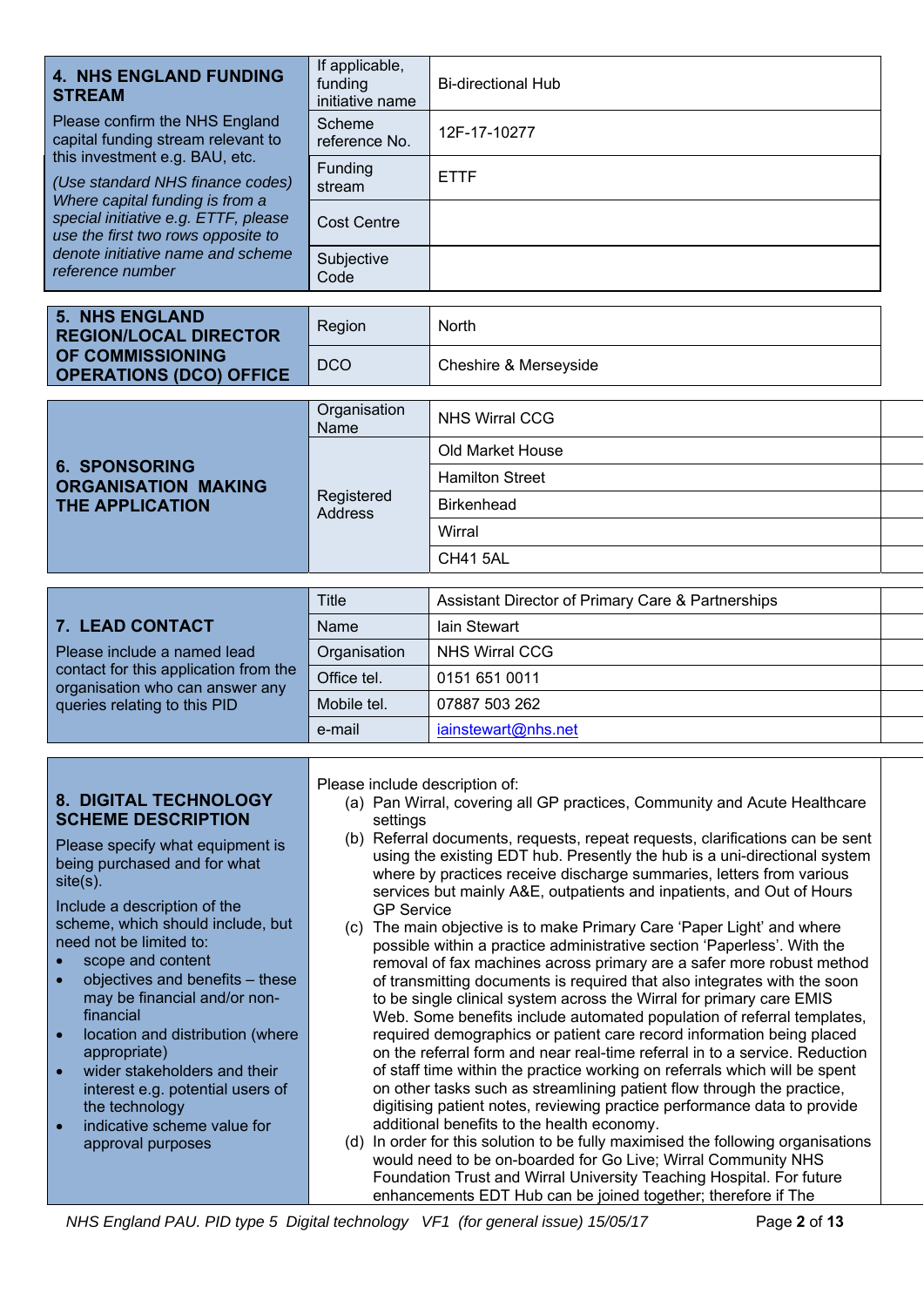|                                                                                                                                                                                                                                                                                                                                                                                                                                                                                                                                                                                                                                                                                                                                                                              | Countess of Chester Hospital NHS Foundation Trust purchased a Hub<br>GP practices on the Wirral peninsular would be able to refere in to their<br>services electronically without the need for printing, signing, scanning<br>fax or emailing. Clatterbridge Cancer Care is a potential user of the an<br>EDT Hub which would allow for referrals to be placed in to the system<br>well within the 2 week rule.                                                                                                                                                                                                                                                                                                                                                                                                                                                                                                                                                                                                                                                                                                                                                                                                                                                                                                                                |  |
|------------------------------------------------------------------------------------------------------------------------------------------------------------------------------------------------------------------------------------------------------------------------------------------------------------------------------------------------------------------------------------------------------------------------------------------------------------------------------------------------------------------------------------------------------------------------------------------------------------------------------------------------------------------------------------------------------------------------------------------------------------------------------|------------------------------------------------------------------------------------------------------------------------------------------------------------------------------------------------------------------------------------------------------------------------------------------------------------------------------------------------------------------------------------------------------------------------------------------------------------------------------------------------------------------------------------------------------------------------------------------------------------------------------------------------------------------------------------------------------------------------------------------------------------------------------------------------------------------------------------------------------------------------------------------------------------------------------------------------------------------------------------------------------------------------------------------------------------------------------------------------------------------------------------------------------------------------------------------------------------------------------------------------------------------------------------------------------------------------------------------------|--|
| <b>9. STRATEGIC NEED</b><br>Please describe the need for<br>capital investment and what<br>measurable benefits the capital<br>investment will provide.<br>Confirm the strategic drivers and<br>justification for the scheme. Please<br>describe how the investment links<br>in and aligns with the Local Digital<br>Road Map (LDR), STP, national<br>priorities and other strategies as<br>appropriate<br>Please identify any other possible<br>sources of funding that have been<br>considered.<br>For the more complex and<br>substantial schemes, please<br>provide any contextual information<br>which if missing can delay the<br>approval process while additional<br>information is sought.                                                                           | Reduce the percentage of 'lost' referrals<br>Reduce the percentage of requests for additional information due to<br>incomplete or incorrect referrals<br>Use standardised templates in the referral process where correct,<br>$\bullet$<br>consistent and required fields are populated<br>Make the patient flow through Health Care services more efficient<br>$\bullet$<br>Reduce overheads within Primary Care<br>$\bullet$<br>Solution needed to meet the national requirement for the removal of fax<br>as a method of document transmission                                                                                                                                                                                                                                                                                                                                                                                                                                                                                                                                                                                                                                                                                                                                                                                              |  |
| <b>10. CONSISTENCY WITH</b><br><b>SUSTAINABILITY AND</b><br><b>TRANSFORMATION PLANS</b><br>(STP), COMMISSIONING AND<br><b>ESTATES PLANS</b><br>confirm alignment with the<br><b>NHS England Five Year</b><br>Forward View, GPFV and<br>related implementation plans.<br>confirm that the proposed<br>$\bullet$<br>scheme is consistent with the<br>relevant STP, commissioning,<br>clinical and (where appropriate)<br>estates and or digital<br>technology strategies.<br>confirm that any proposed<br>digital technology development<br>will be compliant with<br>appropriate and relevant NHS<br>guidance.<br>As part of the STP, show<br>alignment and then align to the<br>Operating plan metrics to allow<br>for measurable outcomes.<br>confirm alignment with Target | The Wirral Local Digital Roadmap describes the economy's position of strength<br>in terms of the ability to exploit informatics solutions in health and social care,<br>based upon:<br>long-term investment across all health sectors<br>excellent cross-working and shared systems between<br>organisations<br>long-term culture and expectation from clinical staff<br>significantly less complex geography and health care<br>system than most<br>organisation-wide<br>integrated<br>enterprise<br>grade<br>informatics solutions deployed at scale within our<br>organisations<br>The Wirral health economy has many years of award winning informatics<br>implementations and a well-developed informatics workforce and capability with<br>reputation spreading beyond the NHS in hosting/attending conferences to<br>discuss local successes and plans in Europe and the USA.<br>The vision for the <b>Wirral Digital Roadmap</b> covers prevention; self-care,<br>integrated delivery and high quality information leading to improved outcomes for<br>patients. The detail for "high quality information" extends to;<br>single point of access to health and social care<br>services<br>care portal to enable people to manage their health<br>and social care<br>integrated record of care enables joined up care<br>$\blacksquare$ |  |
| Architecture being developed<br>by the National team                                                                                                                                                                                                                                                                                                                                                                                                                                                                                                                                                                                                                                                                                                                         | planning and promotes the delivery of evidence-based<br>care across organisational boundaries<br>information systems to enable<br>of<br>optimisation<br>NHS England PAU. PID type 5 Digital technology VF1 (for general issue) 15/05/17<br>Page 3 of 13                                                                                                                                                                                                                                                                                                                                                                                                                                                                                                                                                                                                                                                                                                                                                                                                                                                                                                                                                                                                                                                                                        |  |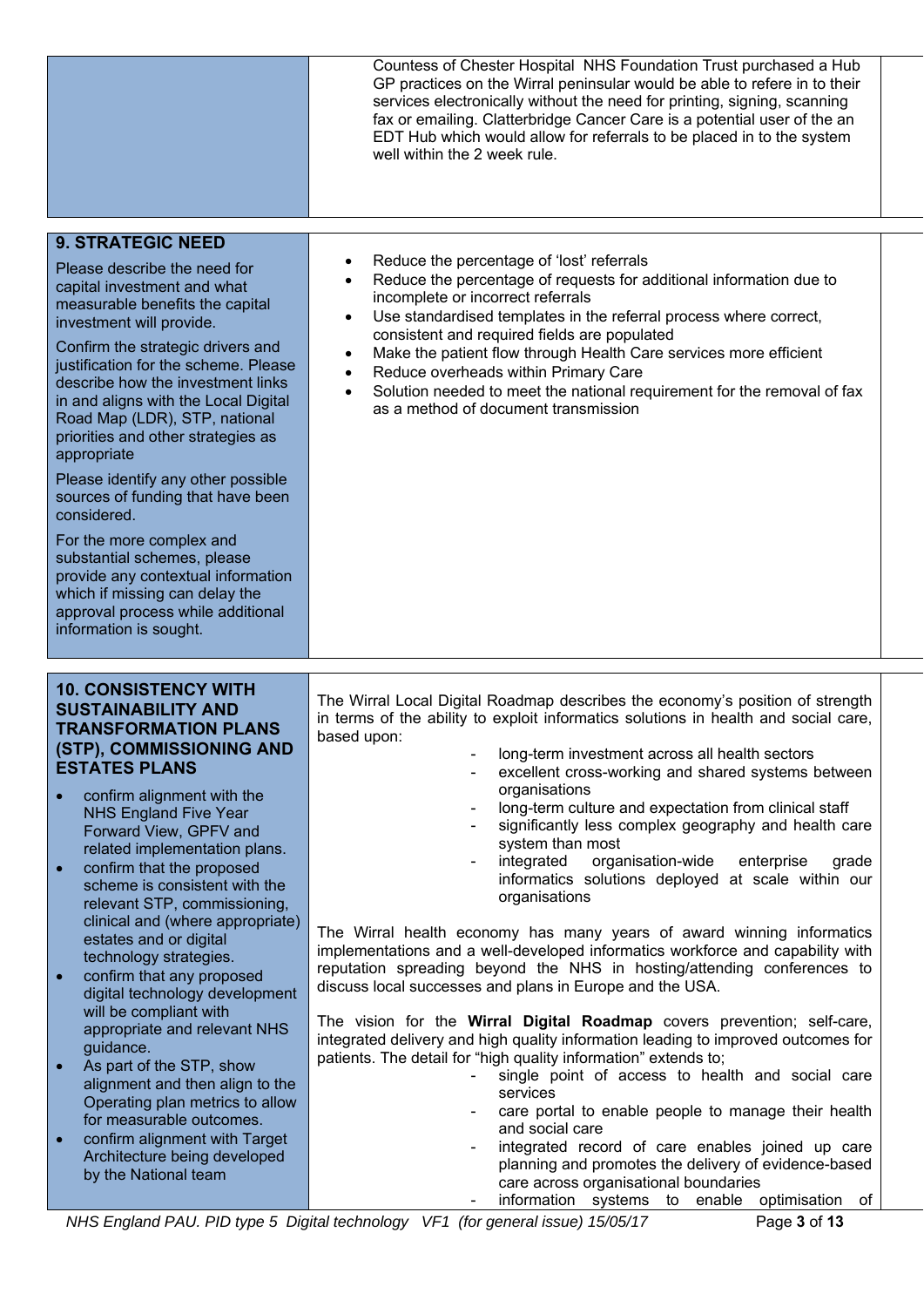| population health management and population risk<br>stratification                                                                                                                                                                                                                                                                                                                                                                                                                                                                                                 |
|--------------------------------------------------------------------------------------------------------------------------------------------------------------------------------------------------------------------------------------------------------------------------------------------------------------------------------------------------------------------------------------------------------------------------------------------------------------------------------------------------------------------------------------------------------------------|
| This proposed digital development will be compliant with all appropriate and<br>relevant NHS guidance.                                                                                                                                                                                                                                                                                                                                                                                                                                                             |
| The NHS Operational Planning & Contracting Guidance 2017-2019<br>determines "9 must do's", which for Primary Care requires;                                                                                                                                                                                                                                                                                                                                                                                                                                        |
| Ensure the sustainability of general practice in your<br>$\blacksquare$<br>area by implementing the General Practice<br>Forward View, including the plans for Practice<br>Transformational Support, and the ten high impact<br>changes.                                                                                                                                                                                                                                                                                                                            |
| Ensure local investment meets or exceeds minimum<br>required levels.                                                                                                                                                                                                                                                                                                                                                                                                                                                                                               |
| Tackle workforce and workload issues, including<br>interim milestones that contribute towards increasing<br>the number of doctors working in general practice by<br>5,000 in 2020, co-funding an extra 1,500 pharmacists<br>to work in general practice by 2020, the expansion of<br>Improving Access to Psychological Therapies (IAPT)<br>in general practice with 3,000 more therapists in<br>primary care, and investment in training practice staff<br>and stimulating the use of online consultation<br>systems.                                              |
| By no later than March 2019, extend and improve<br>access in line with requirements for new national<br>funding.                                                                                                                                                                                                                                                                                                                                                                                                                                                   |
| Support general practice at scale, the expansion of<br>$\blacksquare$<br>MCPs or PACS, and enable and fund primary care to<br>play its part in fully implementing the forthcoming<br>framework for improving health in care homes.                                                                                                                                                                                                                                                                                                                                 |
| The Government's Mandate to NHS England 2020 Goals describes the<br>Technology requirements as;<br>Support delivery of the National Information Board<br>Framework 'Personalised Health and Care 2020'<br>including <b>local digital</b><br>roadmaps,<br>leading to<br>measurable improvement on the new digital maturity<br>index and achievement of an NHS which is paper-<br>free at the point of care.<br>95% of GP patients to be offered e-consultation and<br>other digital services; and 95% of tests to be digitally<br>transferred between organisations |
| The Cheshire & Merseyside STP contains twenty distinct, but inter-related<br>programmes of work, each developed with clear objectives and eight supporting<br>clinical programmes – there are five programmes that support and enable these<br>programmes including "Technology, including Digital".                                                                                                                                                                                                                                                               |
| The digital enabler programmes include;<br>Operational control centre for risk stratified population<br>Shared care records (Wirral Care Record)                                                                                                                                                                                                                                                                                                                                                                                                                   |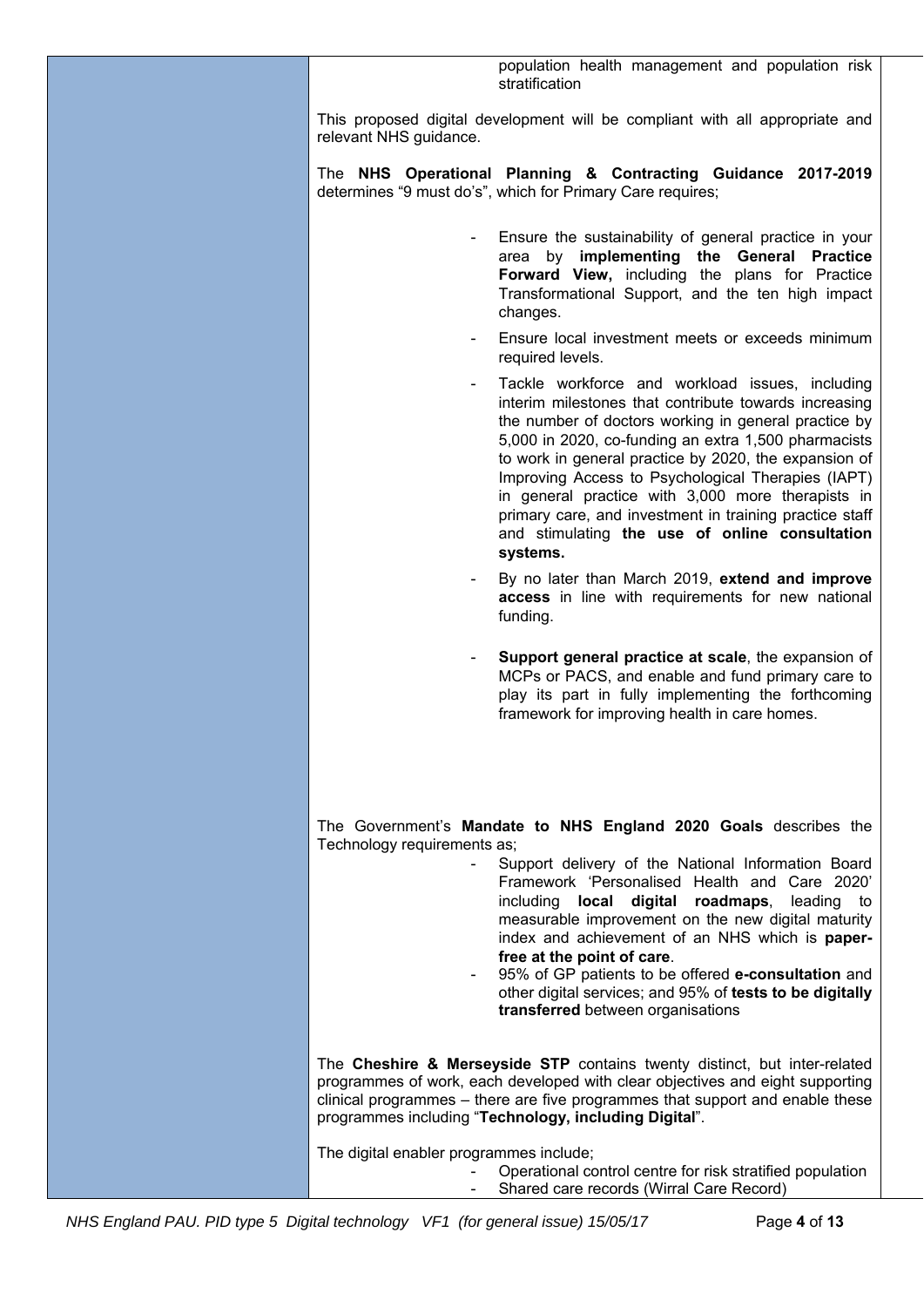|                                                                                                                                                                                                           | Enhanced technology supporting care<br>through<br>strategic alliances and relationships with subject<br>matter experts (e.g clinical registries)<br>Teletracking<br>Real time data                                                                                                                                                                                                                                                                                                                                                                                                     |
|-----------------------------------------------------------------------------------------------------------------------------------------------------------------------------------------------------------|----------------------------------------------------------------------------------------------------------------------------------------------------------------------------------------------------------------------------------------------------------------------------------------------------------------------------------------------------------------------------------------------------------------------------------------------------------------------------------------------------------------------------------------------------------------------------------------|
|                                                                                                                                                                                                           | At Cheshire & Wirral LDS level, the enhancement of primary care is critical to<br>new models of care development including improvement of infrastructure<br>(estates, IT). The LDS describes joint level digital ambitions for the future:<br>Digitally empowered individuals (e.g. access to<br>online services)<br>Connected Health & Social Care economies (e.g.<br>professionals accessing appropriate information when<br>needed; in near real time; wherever it is held)<br>Exploiting the digital revolution (e.g intelligence-led<br>services; population health capabilities) |
|                                                                                                                                                                                                           | To deliver these ambitions the following themes demonstrate how they will be be<br>achieved (with some cross-cutting areas):<br>A set of digital principles<br>Information sharing/governance framework<br>Digital maturity of all providers (inc primary care)<br>Rationalisation of systems in and out of hospital<br>Interoperability between systems<br>Upscaling of assistive technology<br>Advanced analytics/population health<br>Consolidated infrastructure at LDR<br>level<br>and<br>connectivity between LDRs where clinical services<br>overlap                            |
|                                                                                                                                                                                                           | This development proposal aligns with Target Architecture being developed by<br>the national team.                                                                                                                                                                                                                                                                                                                                                                                                                                                                                     |
| <b>11. ESTATES IMPACT</b><br>Confirmation that any estates<br>issues have been addressed (such<br>as adequate ventilation, cooling,<br>server room space, where<br>appropriate, cabling for power or      | CCG Estates strategy supports the Five Year Forward view for transformation of<br>primary care premises from traditional converted buildings to purpose-built,<br>Conditions surveys and utilisation studies on the<br>multi-service provision.<br>remaining converted buildings have been completed.<br>Reasonable adjustments required to be made to primary care premises to                                                                                                                                                                                                        |
| data, any room space<br>considerations for new equipment,<br>any docking, charging, storage or<br>security considerations, cost of<br>decommissioning existing services<br>where relevant, etc.) and that | enable this proposed development to be implemented, will be met by CCG<br>Business As Usual GPIT contingency funding - where improved premises or<br>new builds offer the opportunity to incorporate the estates requirements within<br>overall costs, this will be pursued as part of those due processes.                                                                                                                                                                                                                                                                            |

| <b>12. CAPITAL COST</b><br><b>ESTIMATES</b><br>(including VAT)                    | <b>Capital Summary</b><br>Add extra rows if required.                    |                        |                       |                                            |                        |              |
|-----------------------------------------------------------------------------------|--------------------------------------------------------------------------|------------------------|-----------------------|--------------------------------------------|------------------------|--------------|
| Using the appropriate<br>tables please detail the                                 | Table 1. Total Capital requirement inc. VAT for current and future years |                        |                       |                                            |                        |              |
| capital requirements to<br>deliver this scheme in the<br>relevant financial year. | <b>Summary</b><br><b>Description</b>                                     | <b>Current</b><br>year | <b>Second</b><br>year | <b>PID total</b><br><b>Years 1 &amp; 2</b> | $20$ [/]<br>Indicative | <b>Total</b> |

*NHS England PAU. PID type 5 Digital technology VF1 (for general issue) 15/05/17* Page **5** of **13**

funding is in place to cover this. Please confirm the source of any such funding and its current

approval status.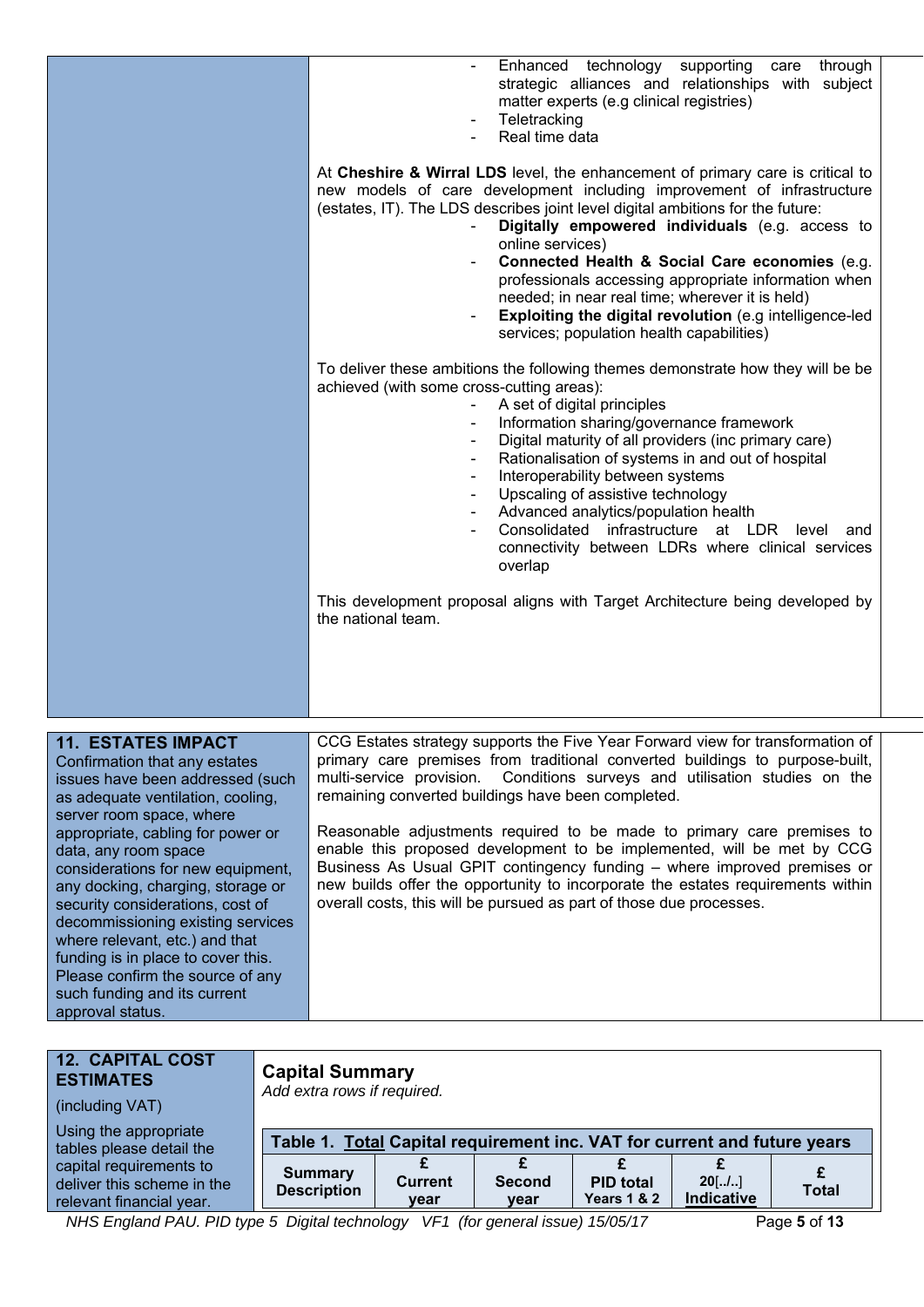Please also indicate, if applicable, and provide details of any further capital spend that may be required to support or develop this scheme in future years(s).

If the PID covers a number of organisations, please provide an appropriately detailed separate cost breakdown by organisation in the space provided below.

Please ensure that all proposed expenditure set out in these tables is for capitalisable digital technology items in accordance with the guidance at Appendix A

*Please insert the relevant dates in the [square brackets]* 

|                              | (year 1)<br>$20$ [/] | (year 2)<br>$20$ [/] | only |        |
|------------------------------|----------------------|----------------------|------|--------|
| DocMan Hub<br>Licensing      | £33,120              | 0                    |      | 33,120 |
|                              |                      |                      |      |        |
|                              |                      |                      |      |        |
| <b>Total in</b><br>Programme | £33,120.00           |                      |      | 33,120 |

## **Capital breakdown by individual year**

*The costs for each main item/class of item, as well as the project management costs, should be separately identified. Add extra rows if required.* 

## **Table 2. Capital requirement current year (year 1) 20**[**../..**] **£**

| Item/Type                                                                 | Quantity       | <b>Unit</b><br>cost | <b>Total</b> | Vat    | <b>Total</b><br>(inc Vat) |
|---------------------------------------------------------------------------|----------------|---------------------|--------------|--------|---------------------------|
| DocMan Bi-<br>Directional<br>Hub<br>Licensing                             | $\overline{2}$ | £12,000             | £24,000      | £4,800 | £28,800                   |
| Document<br>Capture<br>License &<br>Support for<br>endpoints<br>(per CCG) | $\overline{2}$ | £1,800              | £3,600       | £720   | £4,320                    |
| <b>Total in</b><br>programme                                              |                |                     | £27,600      | £5,520 | £33,120                   |

*If this is part a multi-year project please provide details by subsequent year in the following tables of the total estimated value of the project by type per year. Add extra rows if required.* 

| Table 3. Capital requirement second year (year 2) 20[/] £ |          |           |              |     |                           |  |  |
|-----------------------------------------------------------|----------|-----------|--------------|-----|---------------------------|--|--|
| Item/Type                                                 | Quantity | Unit cost | <b>Total</b> | Vat | <b>Total</b><br>(inc Vat) |  |  |
|                                                           |          |           |              |     |                           |  |  |
|                                                           |          |           |              |     |                           |  |  |
|                                                           |          |           |              |     |                           |  |  |
|                                                           |          |           |              |     |                           |  |  |
| Total                                                     |          |           |              |     |                           |  |  |

| Table 4. Indicative only - Capital requirement third year 20[] £<br>Any approval of this PID will not include funding for a third year |                                                                                  |  |  |  |  |  |  |
|----------------------------------------------------------------------------------------------------------------------------------------|----------------------------------------------------------------------------------|--|--|--|--|--|--|
| <b>Item/Type</b>                                                                                                                       | <b>Total</b><br>Vat<br><b>Quantity</b><br>Unit cost<br><b>Total</b><br>(inc Vat) |  |  |  |  |  |  |
|                                                                                                                                        |                                                                                  |  |  |  |  |  |  |
|                                                                                                                                        |                                                                                  |  |  |  |  |  |  |
|                                                                                                                                        |                                                                                  |  |  |  |  |  |  |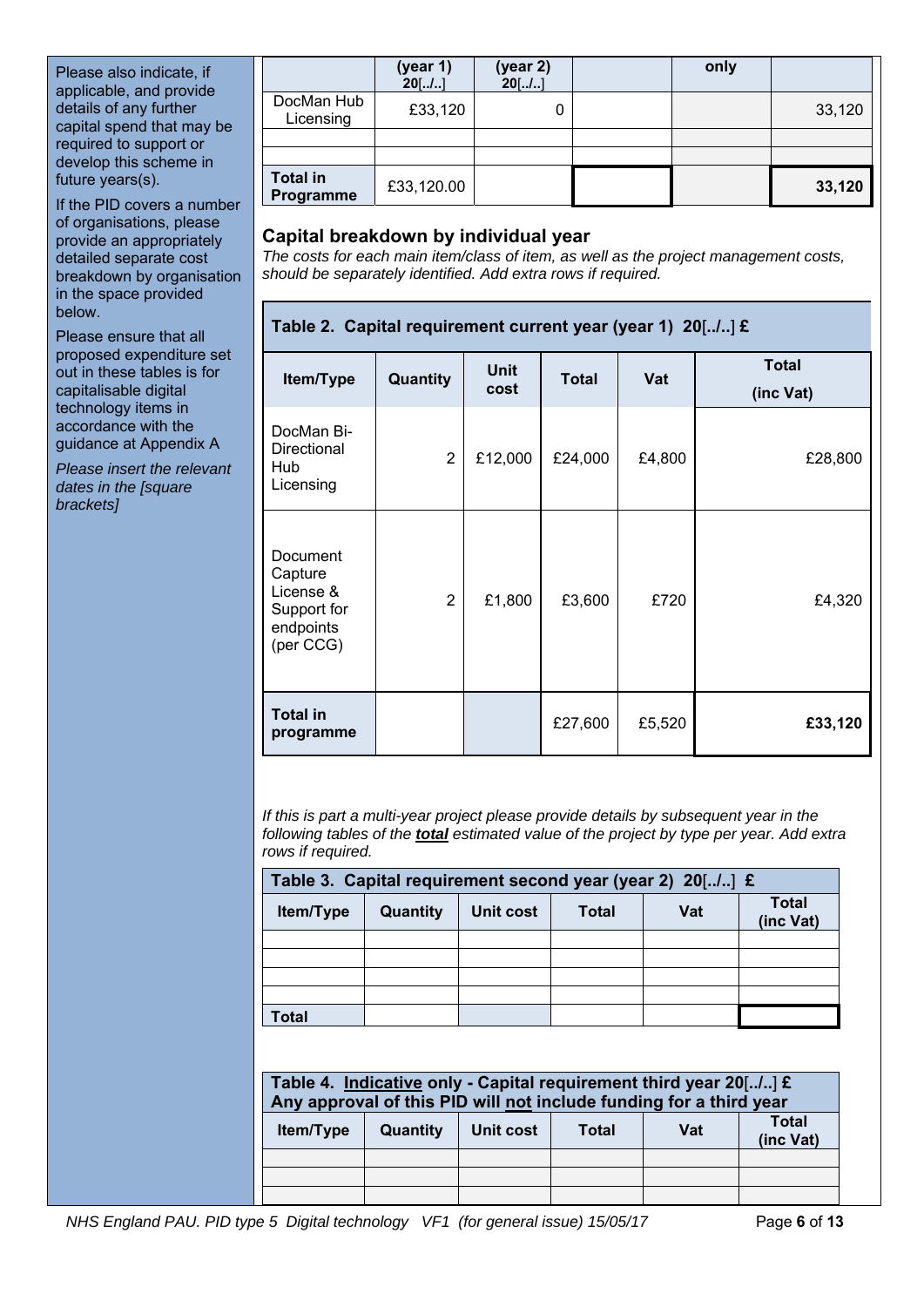|                                                                                                                                                                                                                                                                                                                                                                                                                                          | <b>Total in</b><br>programme<br>If the PID covers a number of organisations, please provide an appropriately<br>detailed separate cost breakdown by organisation below. |  |  |  |  |                                                                                            |  |
|------------------------------------------------------------------------------------------------------------------------------------------------------------------------------------------------------------------------------------------------------------------------------------------------------------------------------------------------------------------------------------------------------------------------------------------|-------------------------------------------------------------------------------------------------------------------------------------------------------------------------|--|--|--|--|--------------------------------------------------------------------------------------------|--|
| CCG cost breakdown and<br>/ or relevant notes<br>Which organisation will<br>own the digital technology                                                                                                                                                                                                                                                                                                                                   | State name of organisation that will own the assets and cover depreciation costs.<br>The capitalised assets would be owned by NHSE.                                     |  |  |  |  |                                                                                            |  |
| asset/s and on which<br>balance sheet will it be<br>recorded.                                                                                                                                                                                                                                                                                                                                                                            | Please confirm that depreciation costs will be met by the asset owner.<br>Capital depreciation costs will be met by NHSE                                                |  |  |  |  |                                                                                            |  |
| For multi year schemes<br>please confirm extent of<br>any dependency on<br>future years' funding. (i.e.<br>if capital could be provided<br>for the current and or 2 <sup>nd</sup><br>year only, would the goods<br>and services secured<br>deliver benefits and value<br>for money without the<br>proposed future years'<br>investment).<br>What<br>mitigation/contingency<br>arrangements ae in place<br>to manage associated<br>risks. | scheme.                                                                                                                                                                 |  |  |  |  | All capital funding would be required in the first year to enable to implementation of the |  |

| <b>13. REVENUE</b><br><b>IMPACT</b>                                                                                                                       | Table 2. Revenue requirement current year (year 1) 20[17/18 £   |          |           |              |        |                           |  |  |
|-----------------------------------------------------------------------------------------------------------------------------------------------------------|-----------------------------------------------------------------|----------|-----------|--------------|--------|---------------------------|--|--|
| Please specify what<br>the revenue impact<br>will be (separately<br>itemising and profiling<br>costs and any<br>savings) and when it<br>will be expected. | Item/Type                                                       | Quantity | Unit cost | <b>Total</b> | Vat    | <b>Total</b><br>(inc Vat) |  |  |
|                                                                                                                                                           | DocMan<br>Deployment<br>Service - Hub                           |          | £1,800    | £1,800       | £360   | £2,160                    |  |  |
|                                                                                                                                                           | Docman onsite<br><b>GP Practice</b><br>deployment &<br>Training | 53       | £250      | £13,250      | £2,650 | £15,900                   |  |  |
|                                                                                                                                                           | CSU resource<br>costs Band 6<br>at LPF Day<br>Rate              | 26       | £315.88   | £8,213       |        | £8,213                    |  |  |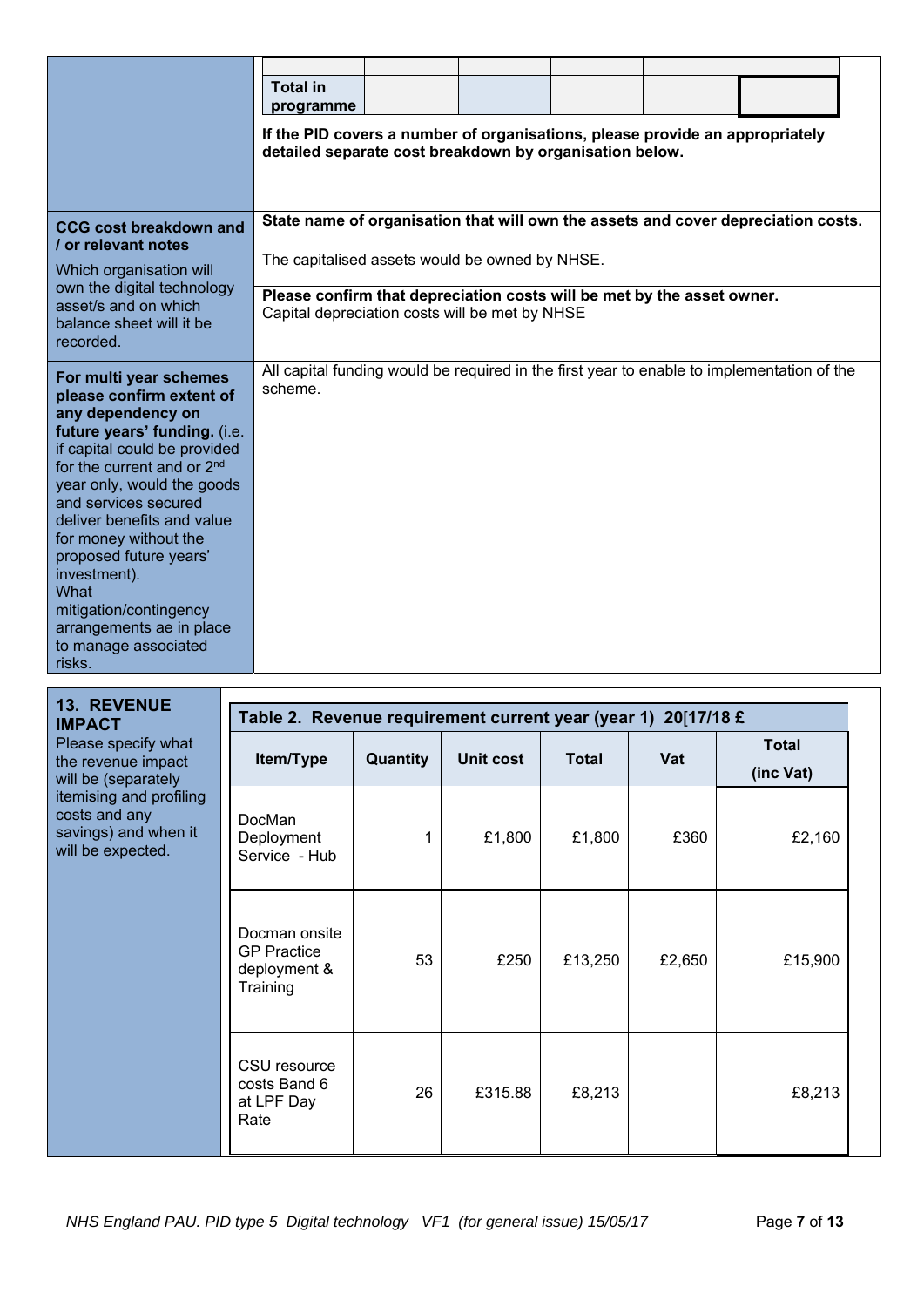**The revenue costs above are requested of NHS England via the ETTF as a nonrecurrent investment sum for 2017/18** 

| Table 5. Net revenue impact (by financial year) |                                                  |               |         |              |         |         |          |              |
|-------------------------------------------------|--------------------------------------------------|---------------|---------|--------------|---------|---------|----------|--------------|
|                                                 | 20[17/18.<br><b>Current</b><br>financial<br>year | 20[18/1<br>9] | 2019/20 | 20[20/2<br>1 | 2021/22 | 2022/23 | $20$ [/] | <b>Total</b> |
| Costs £                                         | 30,000                                           | 15,000        | £15,000 | £15,000      | £15,000 |         |          | £90,000      |
| Savings<br>£                                    |                                                  |               |         |              |         |         |          |              |
| <b>Net</b><br>revenue<br>impact<br>£            | 30,000                                           | 15.000        | 15,000  | 15,000       | 15.000  |         |          | £90,000      |

*total revenue request via the ETTF to support the reasonable implementation, roll out and training connected to the scheme is £26,273. This is in addition to the capital requested of £33,120 detailed in section 12. This gives a total ETTF investment cap + rev request of £59,393 in 2017/18FY'*

**14. REVENUE FUNDING**  Please confirm which organisation has committed to meeting the revenue costs 2017/18 revenue costs are requested to be met by NHSE via ETTF Bid Subsequent revenue costs are to be met by NHS Wirral CCG

| 15.<br><b>DEPRECIATION</b>                                 | Depreciation (by financial year) £ |                                                 |         |         |         |         |         |          |              |
|------------------------------------------------------------|------------------------------------|-------------------------------------------------|---------|---------|---------|---------|---------|----------|--------------|
| Please specify what<br>the depreciation<br>impact will be. |                                    | $20$ [/]<br><b>Current</b><br>financial<br>year | 2018/19 | 2019/20 | 2020/21 | 2021/22 | 2022/23 | $20$ [/] | <b>Total</b> |
|                                                            | <b>Total</b>                       |                                                 | 6,624   | 6,624   | 6,624   | 6,624   | 6,624   |          | 33,120       |

| <b>16. VFM</b>                                                                                                                    | Non-cash releasing                                                                                                                                                                                                                                                                                                    |
|-----------------------------------------------------------------------------------------------------------------------------------|-----------------------------------------------------------------------------------------------------------------------------------------------------------------------------------------------------------------------------------------------------------------------------------------------------------------------|
| Please explain how VFM is being<br>determined. e.g. through                                                                       | Reduction in postage costs as documents are sent electronically.                                                                                                                                                                                                                                                      |
| comparison with region wide<br>benchmark costs                                                                                    | Qualitative                                                                                                                                                                                                                                                                                                           |
| Outline how this capital investment<br>will deliver VfM, summarise the<br>benefits:-<br>Financial (cash and non-cash<br>$\bullet$ | The bi-directional Hub functionality can be used to allow the sending of<br>documents between any sender and recipient; for example, it is being used<br>within Wigan Borough CCG for the sending of referrals and discharges between<br>GPs working together to deliver specialist services as part of a federation. |
| releasing); and<br>Qualitative<br>$\bullet$<br>Describe how the realisation of<br>benefits will be tracked and the                | The Relaying process allows the ongoing management of the GP Endpoints to<br>be shared between the local providers and means the GP has less direct EDT<br>Scheduler collections to manage.                                                                                                                           |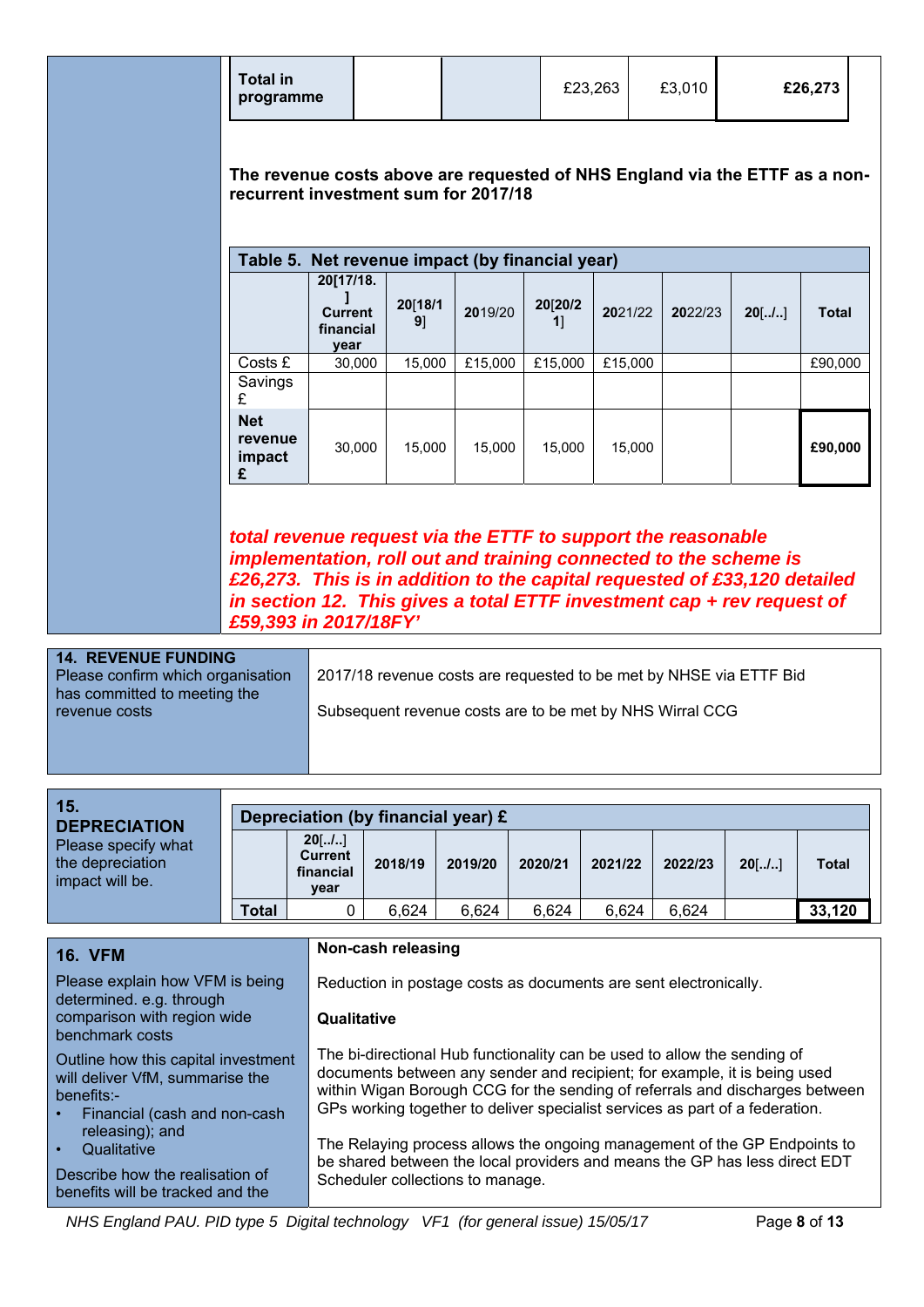| plan for Post Project Evaluation.                                                             | Multiple feeds of data can be taken from an organisation.                                                                                                                                      |  |  |  |
|-----------------------------------------------------------------------------------------------|------------------------------------------------------------------------------------------------------------------------------------------------------------------------------------------------|--|--|--|
|                                                                                               | Seamlessly delivers to General Practice regardless of clinical system being<br>used.                                                                                                           |  |  |  |
|                                                                                               | Process also improves the GP experience and the view of the hospital provider.                                                                                                                 |  |  |  |
|                                                                                               | Total transparency and ability to monitor activity of any documents at any time.<br>Provides a safer method for the transfer of patient data                                                   |  |  |  |
|                                                                                               | <b>Measurement</b>                                                                                                                                                                             |  |  |  |
|                                                                                               | Quality:<br>clinical benefits and benefits to the patient of receiving documents in a shorter<br>timescale, auditability, ability to easily manage the referrals using electronic<br>processes |  |  |  |
|                                                                                               | Access:<br>Patient care is improved as documents are easily traceable                                                                                                                          |  |  |  |
|                                                                                               | Capability:                                                                                                                                                                                    |  |  |  |
|                                                                                               | The solution extends this functionality to allow for two way document transfer<br>between organisations, for example GP practices sending electronic documents<br>to hospitals                 |  |  |  |
|                                                                                               | <b>Timings</b>                                                                                                                                                                                 |  |  |  |
|                                                                                               | Funding confirmed July-August 2017                                                                                                                                                             |  |  |  |
|                                                                                               | Agreed Phase 1 Implementation Plan assessment shared with NHS England<br>Head of Digital Technology/Capital Programme Lead - end September 2017                                                |  |  |  |
|                                                                                               | Procurement Phase (8 weeks) completed by January 2018                                                                                                                                          |  |  |  |
|                                                                                               | <b>Post-Project evaluation</b>                                                                                                                                                                 |  |  |  |
|                                                                                               | CCG Primary Medical Co-Commissioning Committee (PMCCC) will receive<br>regular updates via the CCG Primary Care Operations Group (PCOG) and<br>provide progress reports to CCG Governing Body  |  |  |  |
|                                                                                               | PCOG already includes formal updates from CSU on digital work programme for<br>primary care                                                                                                    |  |  |  |
|                                                                                               | Updates provided to PMCCC will include NHS England Head of Digital<br>Technology/Capital Programme Lead on circulation                                                                         |  |  |  |
|                                                                                               | NHS England Primary Care Leads meetings will receive summary updates on<br>project implementation from CCG representative                                                                      |  |  |  |
|                                                                                               | CCG GP Members Council monthly meetings will be used for capturing<br>feedback from practices on digital solution effectiveness                                                                |  |  |  |
|                                                                                               |                                                                                                                                                                                                |  |  |  |
| <b>17. PROPOSED</b>                                                                           |                                                                                                                                                                                                |  |  |  |
| PROCUREMENT STRATEGY<br>Please describe the procurement<br>strategy, who will be leading, and | <b>Market Assessment</b><br>This is an enhancement to current clinical correspondence solution that was<br>procured following market engagement and procurement exercise                       |  |  |  |
| when it is anticipated to complete                                                            | <b>Drocuring Organication</b>                                                                                                                                                                  |  |  |  |

**Procuring Organisation**  NHS Wirral CCG

and capital spend will be incurred.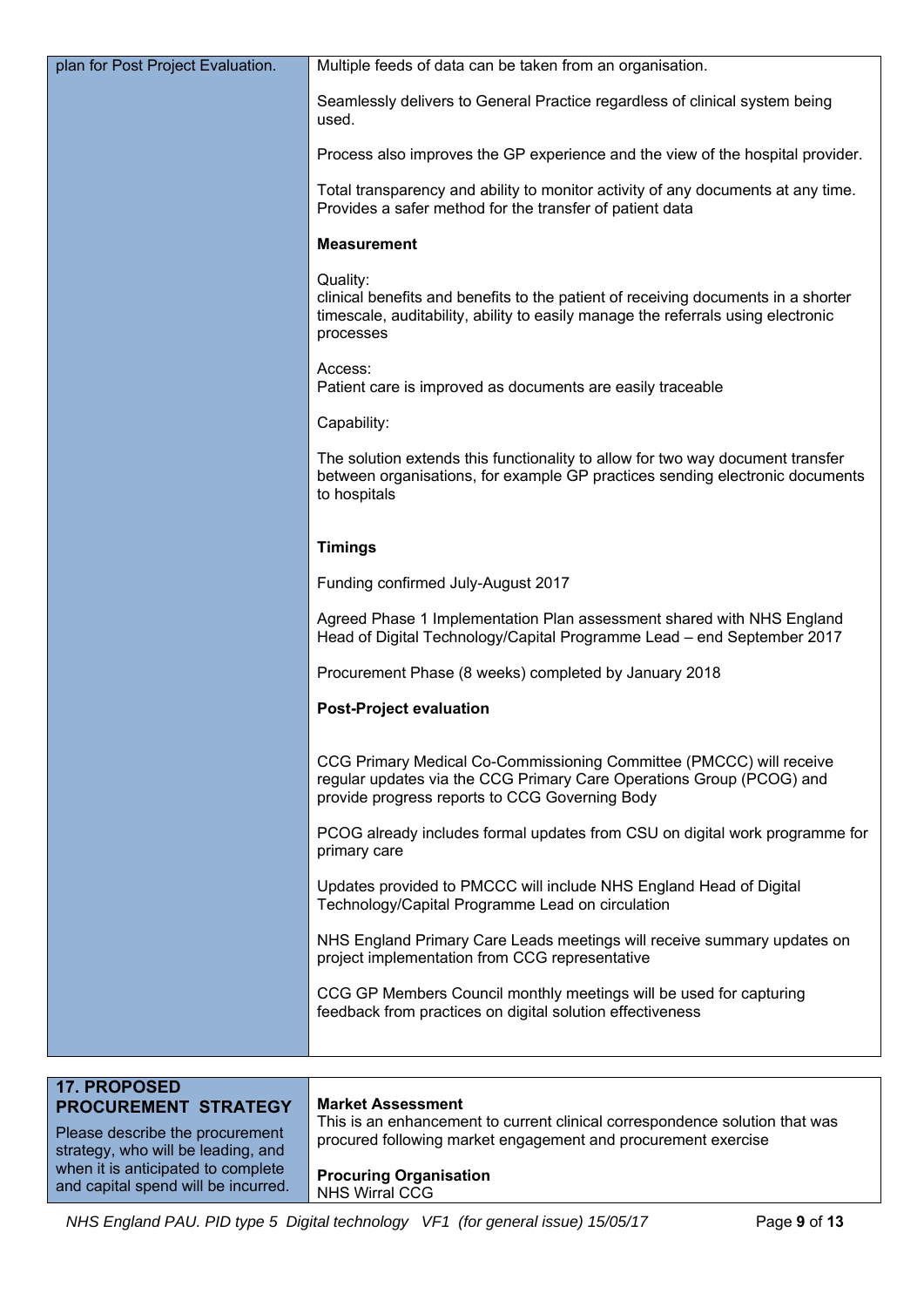| Please outline:-                                                                                                  |                                                                                                                                                                               |
|-------------------------------------------------------------------------------------------------------------------|-------------------------------------------------------------------------------------------------------------------------------------------------------------------------------|
| Market assessment and plan                                                                                        | <b>Procurement Lead</b>                                                                                                                                                       |
| for market engagement                                                                                             | Procurement Manager - Tracey Yates Head of IT Procurement and Assets                                                                                                          |
| Procuring organisation<br>$\bullet$                                                                               | Management at MLCSU IT                                                                                                                                                        |
| <b>Procurement Lead</b><br>(collaborative procurement<br>hub, health informatics service,<br>etc.), if applicable | <b>Procurement Route</b><br>Direct Award as this is an enhancement to existing clinical correspondence<br>solution; based upon previous procurement award using VFM criteria. |
| Procurement route (e.g. direct<br>$\bullet$<br>award, competition, framework,<br>EU procurement procedure)        | Order will be in line with CCG SFIs as appropriate.                                                                                                                           |
| Procurement plan (key tasks,<br>$\bullet$<br>milestones and timescales) -<br>ensure this is aligned with the      | <b>Procurement Plan</b>                                                                                                                                                       |
| planned investment profile                                                                                        | Week 1 Request formal quote                                                                                                                                                   |
| Key commercial considerations                                                                                     | Week 3 review quotations and implementation timescales                                                                                                                        |
| (e.g. Term & Expiry, Service                                                                                      | Week 4 obtain financial approval                                                                                                                                              |
| Levels & Standards, Quality                                                                                       | Week 6 award contract and place order.                                                                                                                                        |
| <b>Assurance And Performance</b>                                                                                  | Week 8 Initial Project kick off meeting with supplier and CCG to agree scope,<br>responsibilities and task allocations                                                        |
| Monitoring, Business                                                                                              |                                                                                                                                                                               |
| Continuity, Exit Management)                                                                                      | <b>Key Commercial Considerations</b>                                                                                                                                          |
|                                                                                                                   | Agree terms and expiry in line with original procurement of EDT Hub                                                                                                           |
|                                                                                                                   | Agree service levels and maintenance agreements<br>$\bullet$                                                                                                                  |
|                                                                                                                   | Quarterly supplier meetings to review performance                                                                                                                             |

| <b>18. KEY RISKS</b><br>Please provide adequate<br>information to enable reviewers to<br>understand the level and likelihood<br>of risk and how it is to be mitigated.<br>Please list any risks to delivery, for<br>example if the spend is dependent<br>on organisational merger, or<br>estates investment, etc. | <b>Risk</b>                                                                            | <b>Mitigation</b>                                                                   |
|-------------------------------------------------------------------------------------------------------------------------------------------------------------------------------------------------------------------------------------------------------------------------------------------------------------------|----------------------------------------------------------------------------------------|-------------------------------------------------------------------------------------|
|                                                                                                                                                                                                                                                                                                                   | Non-agreement from providers who do<br>not use EDT to receive documents via<br>the Hub | STP objectives/use of LDS Digital<br>leads Group to pursue                          |
|                                                                                                                                                                                                                                                                                                                   | Non-agreement from practices who do<br>not wish to use the solution                    | Use of GP members meetings to<br>improve knowledge and understanding<br>of solution |
|                                                                                                                                                                                                                                                                                                                   | A greater requirement for CSU<br>resources                                             | Service Level Agreement negotiation<br>on LPF days                                  |
|                                                                                                                                                                                                                                                                                                                   |                                                                                        |                                                                                     |
|                                                                                                                                                                                                                                                                                                                   |                                                                                        |                                                                                     |

# **19. SCHEME OR PROJECT ENDORSED (AS APPROPRIATE) BY:**

| <b>ORGANISATION CHIEF</b><br><b>FINANCIAL OFFICER</b> | Statement                | I hereby confirm that I am satisfied the payment of Digital<br>Technology capital as set out in this PID is necessary<br>expenditure and offers value for money. I also confirm that any<br>commitments made in this PID to the covering of revenue and<br>depreciation costs will be honoured by the organisation and/or<br>its relevant stakeholders. I am satisfied that the capital funding<br>requirement set out in this PID is not replicated in any other<br>NHS capital funding request, e.g. under other parallel capital<br>investment initiatives |
|-------------------------------------------------------|--------------------------|---------------------------------------------------------------------------------------------------------------------------------------------------------------------------------------------------------------------------------------------------------------------------------------------------------------------------------------------------------------------------------------------------------------------------------------------------------------------------------------------------------------------------------------------------------------|
|                                                       | Delete as<br>appropriate | Year 1 proposal                                                                                                                                                                                                                                                                                                                                                                                                                                                                                                                                               |
|                                                       | Organisation             | <b>NHS Wirral CCG</b>                                                                                                                                                                                                                                                                                                                                                                                                                                                                                                                                         |
|                                                       | Name                     | Mike Treharne                                                                                                                                                                                                                                                                                                                                                                                                                                                                                                                                                 |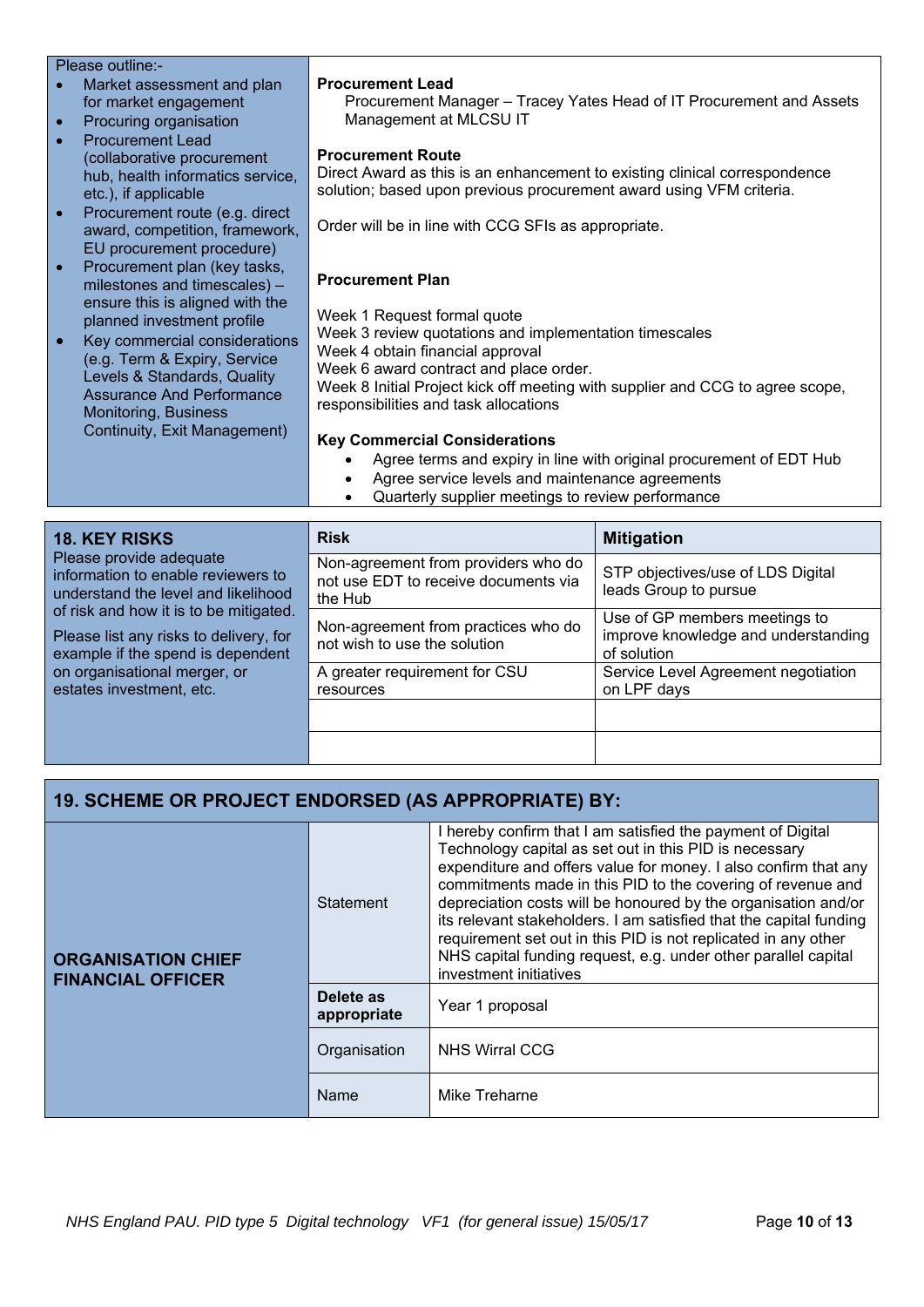|                                                  | Signature                |                                                                                                                                                                                                                                                                                                                                                                                                                                                                                   |
|--------------------------------------------------|--------------------------|-----------------------------------------------------------------------------------------------------------------------------------------------------------------------------------------------------------------------------------------------------------------------------------------------------------------------------------------------------------------------------------------------------------------------------------------------------------------------------------|
|                                                  | Date                     | 3rd July 2017                                                                                                                                                                                                                                                                                                                                                                                                                                                                     |
|                                                  | Statement                | I hereby confirm that I am satisfied the payment of Digital<br>Technology capital as set out in this PID is necessary<br>expenditure, offers value for money and conforms with<br>relevant policy.                                                                                                                                                                                                                                                                                |
|                                                  | Delete as<br>appropriate | Year 1 proposal                                                                                                                                                                                                                                                                                                                                                                                                                                                                   |
| <b>NHS ENGLAND DCO</b>                           | <b>DCO</b>               | Cheshire & Merseyside                                                                                                                                                                                                                                                                                                                                                                                                                                                             |
| <b>HEAD OF DIGITAL (OR</b><br><b>EQUIVALENT)</b> | Position                 | Head of Digital Technology/Capital Programmes Lead                                                                                                                                                                                                                                                                                                                                                                                                                                |
|                                                  | Name                     | David Scannell                                                                                                                                                                                                                                                                                                                                                                                                                                                                    |
|                                                  | Signature                |                                                                                                                                                                                                                                                                                                                                                                                                                                                                                   |
|                                                  | Date                     |                                                                                                                                                                                                                                                                                                                                                                                                                                                                                   |
|                                                  | Statement                | I hereby confirm that I am satisfied the payment of Digital<br>Technology capital as set out in this PID is necessary<br>expenditure and offers value for money. I also confirm that I<br>am satisfied with the commitments made by the sponsoring<br>organisation in this PID to the covering of revenue and<br>depreciation costs. I confirm that all items to be procured are<br>capitalisable in accordance with the NHS England Capital<br>Accounting Guidance at Appendix A |
| <b>NHS ENGLAND DCO</b>                           | Delete as<br>appropriate | Year 1 proposal                                                                                                                                                                                                                                                                                                                                                                                                                                                                   |
| <b>DIRECTOR OF FINANCE</b>                       | <b>DCO</b>               | Cheshire & Merseyside                                                                                                                                                                                                                                                                                                                                                                                                                                                             |
|                                                  | Name                     | Phil Wadeson                                                                                                                                                                                                                                                                                                                                                                                                                                                                      |
|                                                  | Signature                |                                                                                                                                                                                                                                                                                                                                                                                                                                                                                   |
|                                                  | Date                     |                                                                                                                                                                                                                                                                                                                                                                                                                                                                                   |
| <b>NHS ENGLAND REGIONAL</b>                      | Statement                | I hereby confirm that I am satisfied the payment of Digital<br>Technology capital as set out in this PID is necessary<br>expenditure, offers value for money and conforms with<br>relevant policy.                                                                                                                                                                                                                                                                                |
|                                                  | Delete as<br>appropriate | Year 1 proposal                                                                                                                                                                                                                                                                                                                                                                                                                                                                   |
| <b>ICT LEAD</b>                                  | Region                   | North                                                                                                                                                                                                                                                                                                                                                                                                                                                                             |
|                                                  | Position                 | Regional Head of Information & Transparency / Regional Head<br>of Digital Technology                                                                                                                                                                                                                                                                                                                                                                                              |
|                                                  | Name                     | Janet King                                                                                                                                                                                                                                                                                                                                                                                                                                                                        |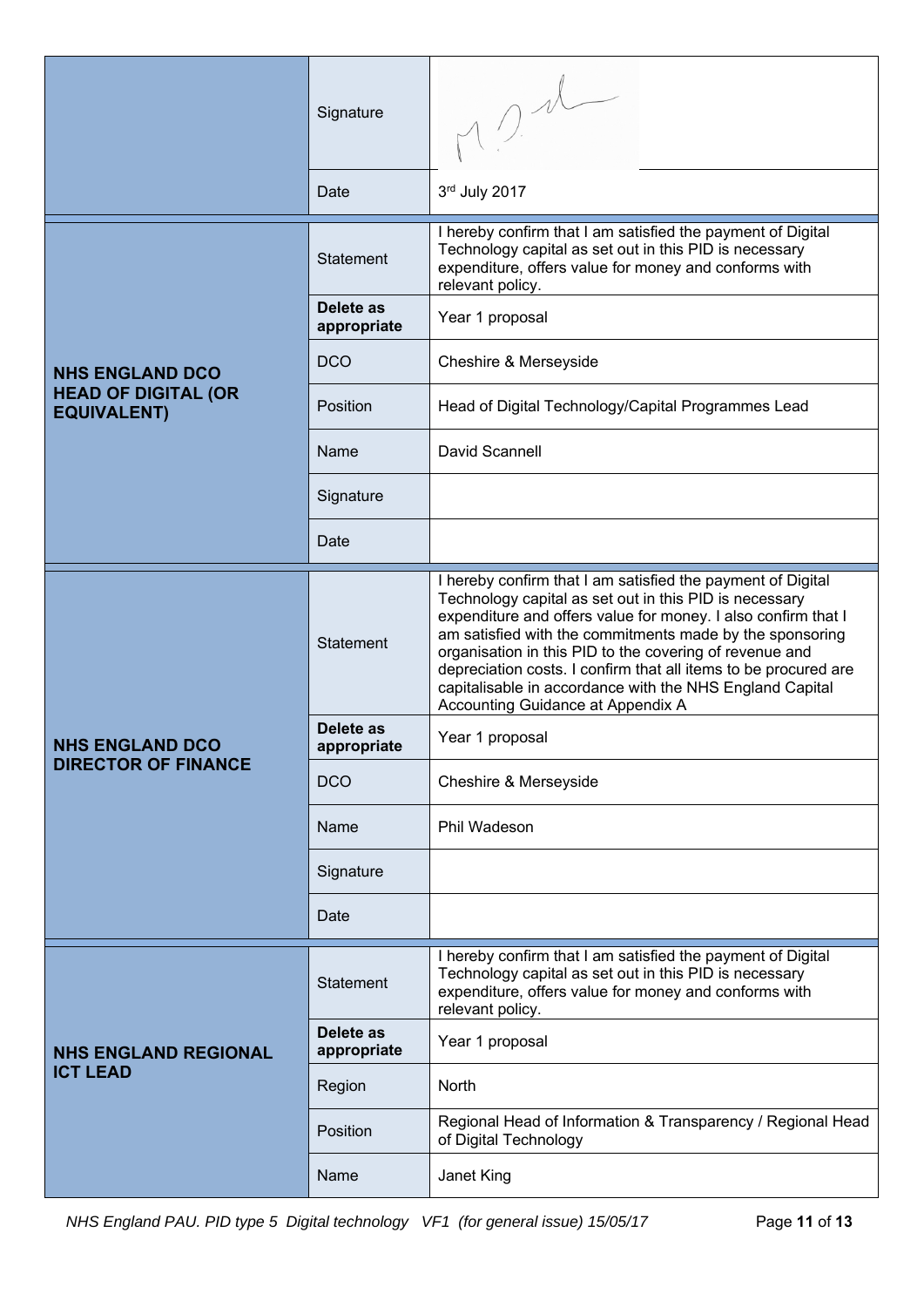|                                                                    | Signature                |                                                                                                                                                                                                                                                                                                                                                                                                                                                                                                                                                                                                                                                                                                                                                                                                                                                                                                                                                          |
|--------------------------------------------------------------------|--------------------------|----------------------------------------------------------------------------------------------------------------------------------------------------------------------------------------------------------------------------------------------------------------------------------------------------------------------------------------------------------------------------------------------------------------------------------------------------------------------------------------------------------------------------------------------------------------------------------------------------------------------------------------------------------------------------------------------------------------------------------------------------------------------------------------------------------------------------------------------------------------------------------------------------------------------------------------------------------|
|                                                                    | Date                     |                                                                                                                                                                                                                                                                                                                                                                                                                                                                                                                                                                                                                                                                                                                                                                                                                                                                                                                                                          |
| <b>NHS ENGLAND REGIONAL</b><br><b>DIRECTOR OF FINANCE</b>          | Statement                | I hereby confirm that I am satisfied the payment of Digital<br>Technology capital as set out in this PID is necessary<br>expenditure and offers value for money. I also confirm that I<br>am satisfied with the assurance provided by the relevant local<br>DCO office Director of Finance in this PID in relation to the<br>covering of revenue and depreciation costs and the<br>capitalisation of assets. I confirm that this capital expenditure<br>is funded within the Regional capital budget for the relevant<br>year(s) as outlined in this PID. I am assured that there is a<br>credible plan in place to order, receive and account for the<br>capital assets in the appropriate financial year in accordance<br>with NHS England Standard Accounting Practice.<br>I recommend that the NHS England Chief Financial Officer<br>approves the proposed investment of Digital Technology<br>capital set out in this Project Initiation Document. |
|                                                                    | Delete as<br>appropriate | Year 1 proposal                                                                                                                                                                                                                                                                                                                                                                                                                                                                                                                                                                                                                                                                                                                                                                                                                                                                                                                                          |
|                                                                    | Region                   |                                                                                                                                                                                                                                                                                                                                                                                                                                                                                                                                                                                                                                                                                                                                                                                                                                                                                                                                                          |
|                                                                    | Name                     |                                                                                                                                                                                                                                                                                                                                                                                                                                                                                                                                                                                                                                                                                                                                                                                                                                                                                                                                                          |
|                                                                    | Signature                |                                                                                                                                                                                                                                                                                                                                                                                                                                                                                                                                                                                                                                                                                                                                                                                                                                                                                                                                                          |
|                                                                    | Date                     |                                                                                                                                                                                                                                                                                                                                                                                                                                                                                                                                                                                                                                                                                                                                                                                                                                                                                                                                                          |
| <b>PRIORITISATION</b><br>(For regional use only where<br>required) |                          |                                                                                                                                                                                                                                                                                                                                                                                                                                                                                                                                                                                                                                                                                                                                                                                                                                                                                                                                                          |
|                                                                    |                          |                                                                                                                                                                                                                                                                                                                                                                                                                                                                                                                                                                                                                                                                                                                                                                                                                                                                                                                                                          |
|                                                                    |                          |                                                                                                                                                                                                                                                                                                                                                                                                                                                                                                                                                                                                                                                                                                                                                                                                                                                                                                                                                          |
|                                                                    |                          |                                                                                                                                                                                                                                                                                                                                                                                                                                                                                                                                                                                                                                                                                                                                                                                                                                                                                                                                                          |
|                                                                    |                          |                                                                                                                                                                                                                                                                                                                                                                                                                                                                                                                                                                                                                                                                                                                                                                                                                                                                                                                                                          |
|                                                                    |                          |                                                                                                                                                                                                                                                                                                                                                                                                                                                                                                                                                                                                                                                                                                                                                                                                                                                                                                                                                          |
|                                                                    |                          |                                                                                                                                                                                                                                                                                                                                                                                                                                                                                                                                                                                                                                                                                                                                                                                                                                                                                                                                                          |
|                                                                    |                          |                                                                                                                                                                                                                                                                                                                                                                                                                                                                                                                                                                                                                                                                                                                                                                                                                                                                                                                                                          |